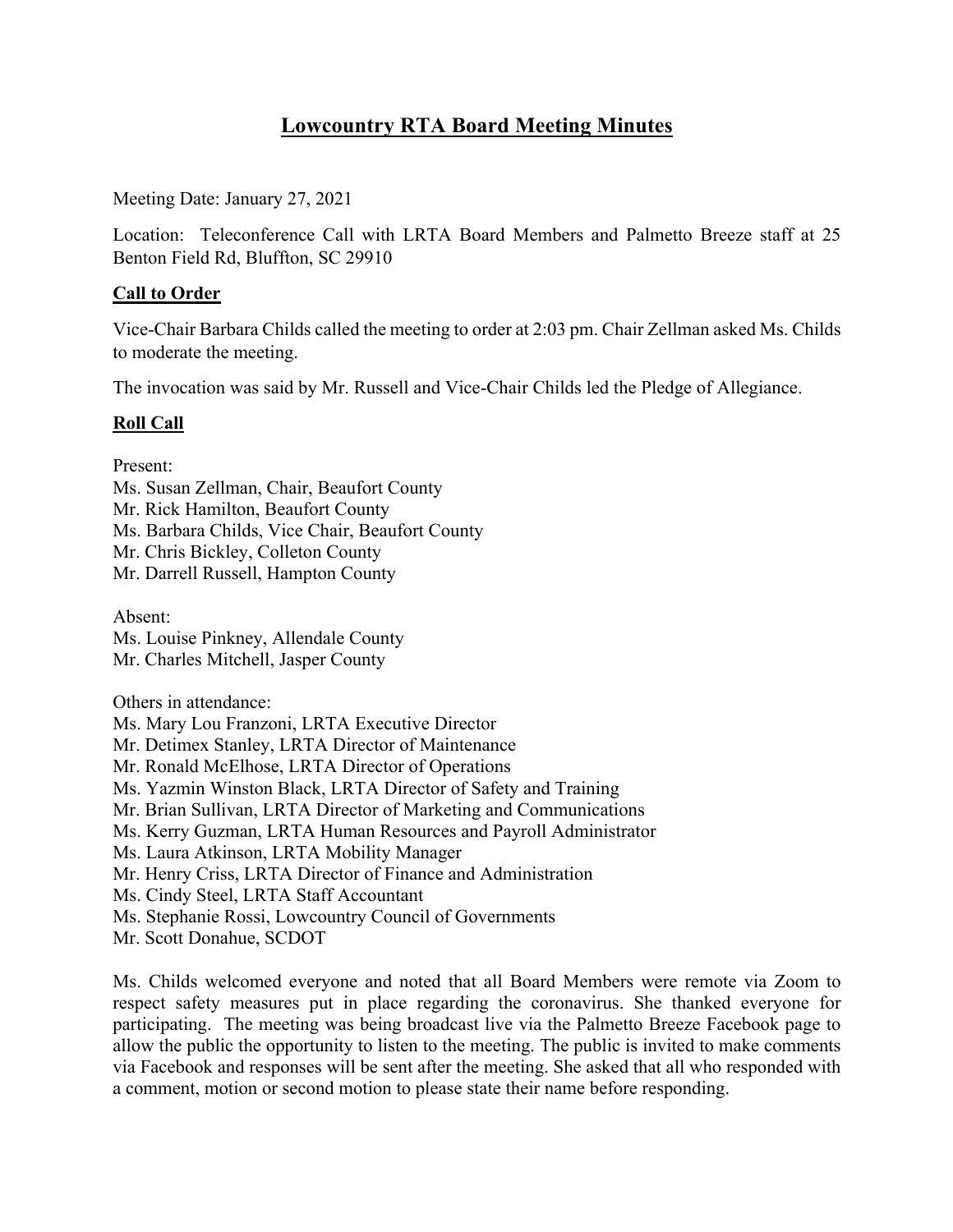#### **Guests and Public Forum**

There were no guests or members of the public.

#### **Approval of Minutes**

# **A motion to approve the minutes from November 23, 2020 was made by Mr. Bickley and seconded by Chair Zellman. The motion carried unanimously.**

## **Action Items**

Approval of Updates to the Personnel Policy: Ms. Franzoni stated that there was a comparison holiday schedule between Palmetto Breeze, the Town of Bluffton, South Carolina state government and Beaufort County School District. By adding the President's Day holiday, Palmetto Breeze is on par with other local agencies. Ms. Childs asked if adding the new holiday would be reflected in the budget. Ms. Franzoni stated it is covered in the budget. Chair Zellman asked how the routes would run. Ms. Franzoni stated that the routes would run on a weekend schedule. Chair Zellman asked how the pay for drivers would work. Ms. Franzoni stated that the full-time drivers are allowed to choose whether or not to work that day. If they do, they would receive Holiday Pay and their normal rate of pay. If they choose not to work, part time employees can work the route at time and a half pay. Ms. Franzoni stated that all of our routes are grant reimbursable so it does not change whether we are on holiday or running. Mr. Bickley asked if the rest of the changes were to clean up the policy. Ms. Franzoni stated yes. There were no significant changes. Mr. Bickley motioned to approve the changes. Mr. Russell second the motion. The motion carried unanimously.

#### **Informational Items**

- 1. Ms. Franzoni provided the Executive Director's report. Highlights included:
	- Our ridership numbers from November 2020 to November 2019 we are 1,500 passengers less. December 2020 to December 2019, we are 1,600 passengers less. We are still relevant and still transporting people. We are looking to reinvent some of our services.
	- Our Mobility Manager evaluated residences for ADA passengers. Ms. Atkinson makes sure that the passenger can be safely transported and the driver can safely operate their vehicle.
	- We worked with the League of Women Voters to provide rides for people who wanted to vote.
	- We have redone all of our brochures. They needed to be updated and include ADA and Title VI language. We are working on a Spanish language brochure. Our hurricane evacuation brochure was inaccurate but now is corrected. Mr. Sullivan follows up on all social media inquiries. Chair Zellman asked about the distribution of the brochures. She asked if they go to agencies or if people requested them. Ms. Franzoni stated that we are making an effort to distribute brochures. The brochures go in all the town halls, chambers, and any place that wants them on our route.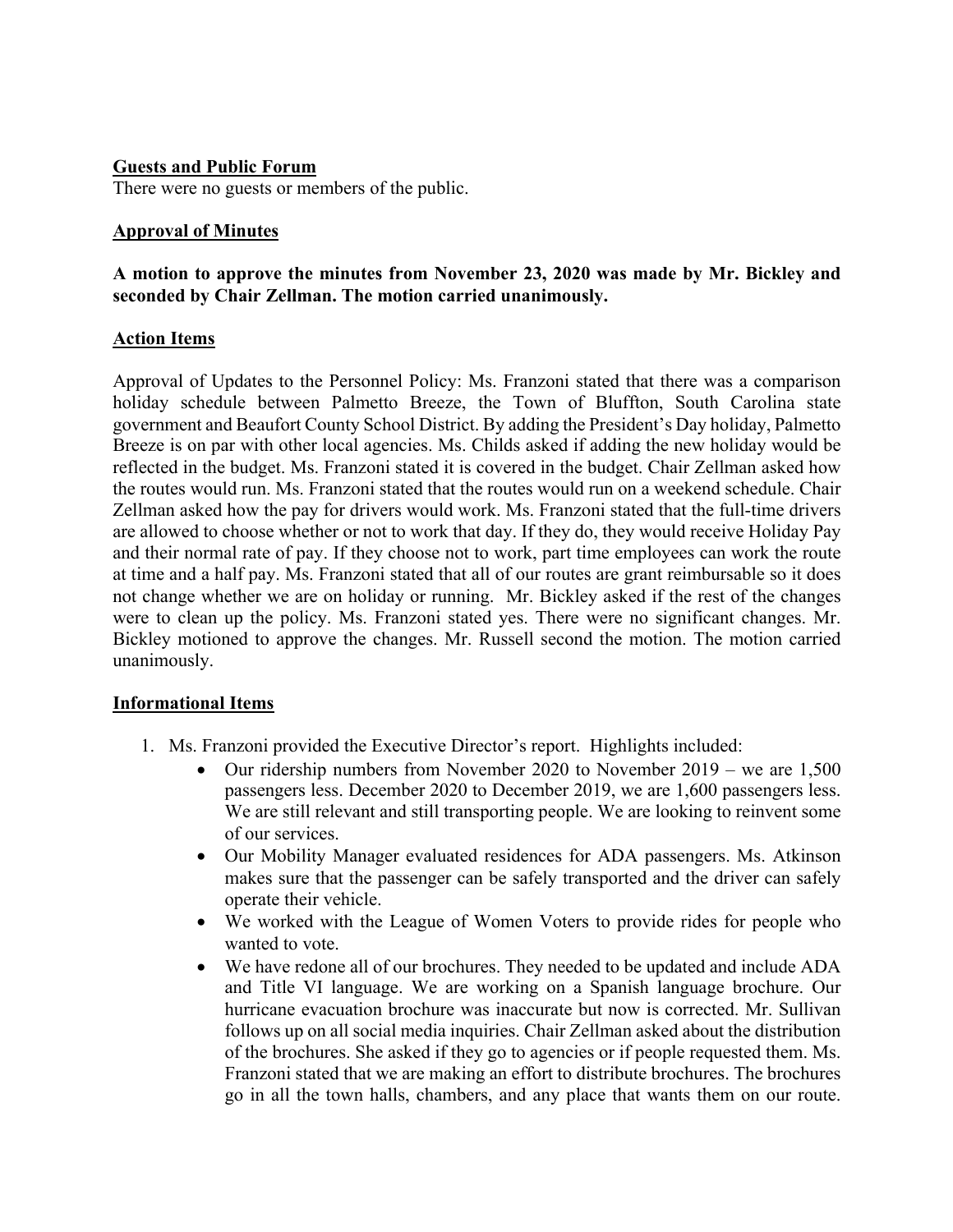Chair Zellman said what if they came up with organizations, should they email her. Ms. Franzoni said yes. Chair Zellman asked if Ms. Franzoni was meeting with the Human Service Alliance. Ms. Franzoni said they had not met in almost a year due to COVID.

- We did develop a survey for the city of Beaufort, which is in the hands of the Beaufort Chamber. This survey is for all the businesses to ask if they would utilize Palmetto Breeze for their workforce and what times would they anticipate they would need for their shifts. Mr. Sullivan said it should be sent out today. We should have an update tomorrow. Once the survey goes out, it will also be on our website in case someone didn't receive the email.
- We filled two open positions that are new positions for Palmetto Breeze. One is the position of Office Administrator and that is Cavada Russell. The other position is the Staff Accountant position and that is Cindy Steel. The Finance and Administration Department is fully staffed.

Chair Zellman asked if Ms. Franzoni had a meeting with Kroger and Walmart. Ms. Franzoni said yes, the meeting was about second shift transportation. They are looking for transportation from Memorial Day to Labor Day and were going back to their corporate people to see if they would help fund the route. Ms. Franzoni offered a partnership at about 50% of the cost of the route. They are looking for a 2pm start to an 11pm finish time and were interested in a route from Beaufort.

Ms. Childs asked about the vendor name for the security system. The vendor is Mobile Communications of America (MCA).

Ms. Childs gave kudos for working with the League of Women Voters. She also gave kudos for the award ceremony and holiday luncheon that was held in December. Ms. Childs asked if the surveys for Beaufort were for Northern Beaufort County. Ms. Franzoni said yes. Ms. Childs asked if the military had been contacted at all. Ms. Franzoni said no but we are planning on reaching out to them. We are looking to service military housing not on base. Ms. Childs said she was referring to military graduations on Fridays. Ms. Franzoni said she would look into it. Ms. Childs gave kudos to a 100% PM rate.

Mr. Russell asked what resources we are offering to ADA passengers. Mr. Russell suggested Helping Hands. Ms. Atkinson does work with families to get assistance for what they need. Ms. Atkinson refers a lot of passengers to Medicaid transport. Ms. Franzoni noted the Helping Hands group for future needs.

Ms. Childs asked if a thank you note was sent to Second Helpings for all the turkeys. Ms. Franzoni said that we thanked them verbally.

- 2. Mr. Criss provided the Finance Director's report. Highlights included:
	- November and December cash flow are good. We are on track with our budget. We are within a 10 % variance. In the committee meeting, Mr. Hamilton asked about the quality of reports. Mr. Criss stated that he wants the reports to be accurate and real world but may be limited for right now. He wants more comprehensive monthly financial statements. Mr. Hamilton asked about the expense for the three MCI buses that were purchased. Mr. Criss stated that the revenue is reflected on the income statement under the current month of FTA grants. Mr. Hamilton asked where the expense was. Mr. Criss said that the expense would not appear on the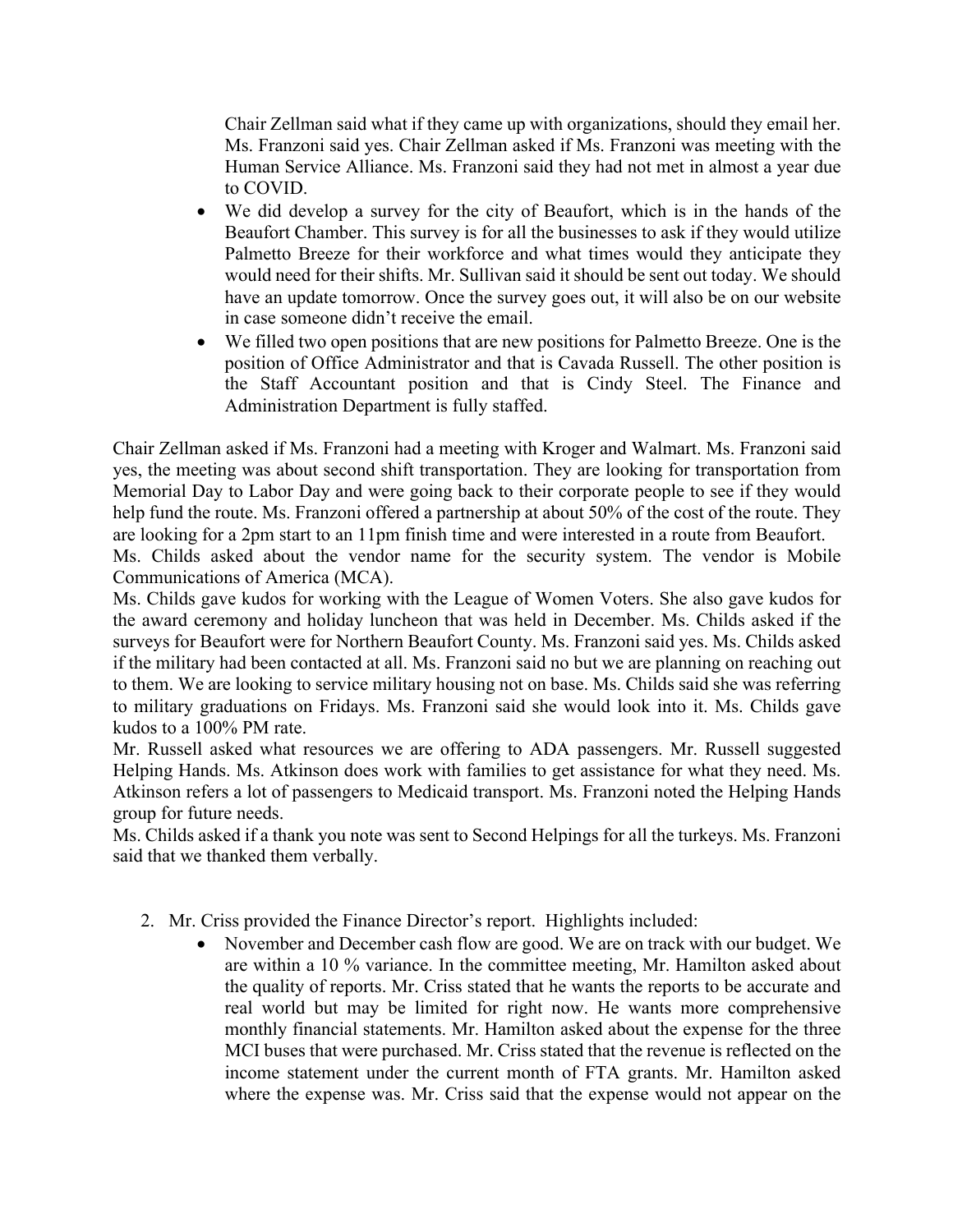income statement because it goes under a capital asset account for vehicles. Mr. Criss said this is reflected on the balance sheet.

- Mr. Criss introduced Cindy Steel. Ms. Steel is the Staff Accountant and comes from the private sector. Ms. Steel stated she has 30 years of experience and has worked for the HHI Chamber of Commerce and then worked for a private company.
- The main challenge we have discovered over the last few months is that generally accepted accounting principles weren't consistently and regularly applied since the beginning of calendar year 2020. We are working to bring those principles into operation every day. Mr. Criss is very confident that at the end of January and certainly by the end of February, we will have more useful, accurate and timely reports for the board.
- Another question from the committee meeting discussion was the impact of the CARES Act. This is also reflected in the grant status report. SCDOT released CARES funding at different times. We've been authorized to submit a budget revision quarterly to incorporate the new quarter's funding. We are in Q3 and Mr. Criss has submitted a budget revision and believes it will be approved. As long as DOT keeps releasing the funding without delay, Mr. Criss believes we will have a surplus.
- From a cash flow standpoint, we were able to move \$100,000 to our Repurchase 2 account (Reserve Account) from our Repurchase 1 account (General Account). This was done from the board's request to build a sufficient cash reserve. This transfer leaves our account with sufficient funds to operate day-to-day things and brings our Reserve Account up to about \$228,000. The plan is to make a \$70,000 transfer later this month which will bring our Reserve Account status to \$300,000. That would be enough to operate a month and half based on current expenses.
- The audit field work has been completed. Our internal controls were tested. There are areas for some improvement but nothing significant. There are some variances that need to be addressed but nothing that is out of the normal. Since the beginning of calendar year 2020, we weren't completing day-to-day accounting tasks in a timely and consistent manner. The staff was doing their daily tasks but the management functions were left unattended from December to the beginning of this fiscal year. Our strategy is to institute a value driven, team-oriented philosophy throughout the department. Mr. Criss provided the new bank reconciliation process as an example.
- Mr. Hamilton thanked Mr. Criss for his hard work and for the new direction he is taking. Chair Zellman asked when or if the audit has been completed. Mr. Criss said it has not been completed. There are some variances we need to address and there is testing for our single audit. He believes we are at the tail end of it. Chair Zellman asked if or when our deadline is. Mr. Criss said it was last November. From a compliance standpoint, the FTA wants a letter from the auditor stating that we have followed guidance from the FTA with our NTD report. The FTA has granted us an extension. The other deadline is at the end of this month to qualify for the Certificate of Excellence for Financial Reporting from the Government & Finance Officers Association (GFOA). Mr. Criss says we are down to the wire and may not qualify. It requires a comprehensive annual financial report be submitted 6 months after the fiscal year ended. A one-month extension was granted due to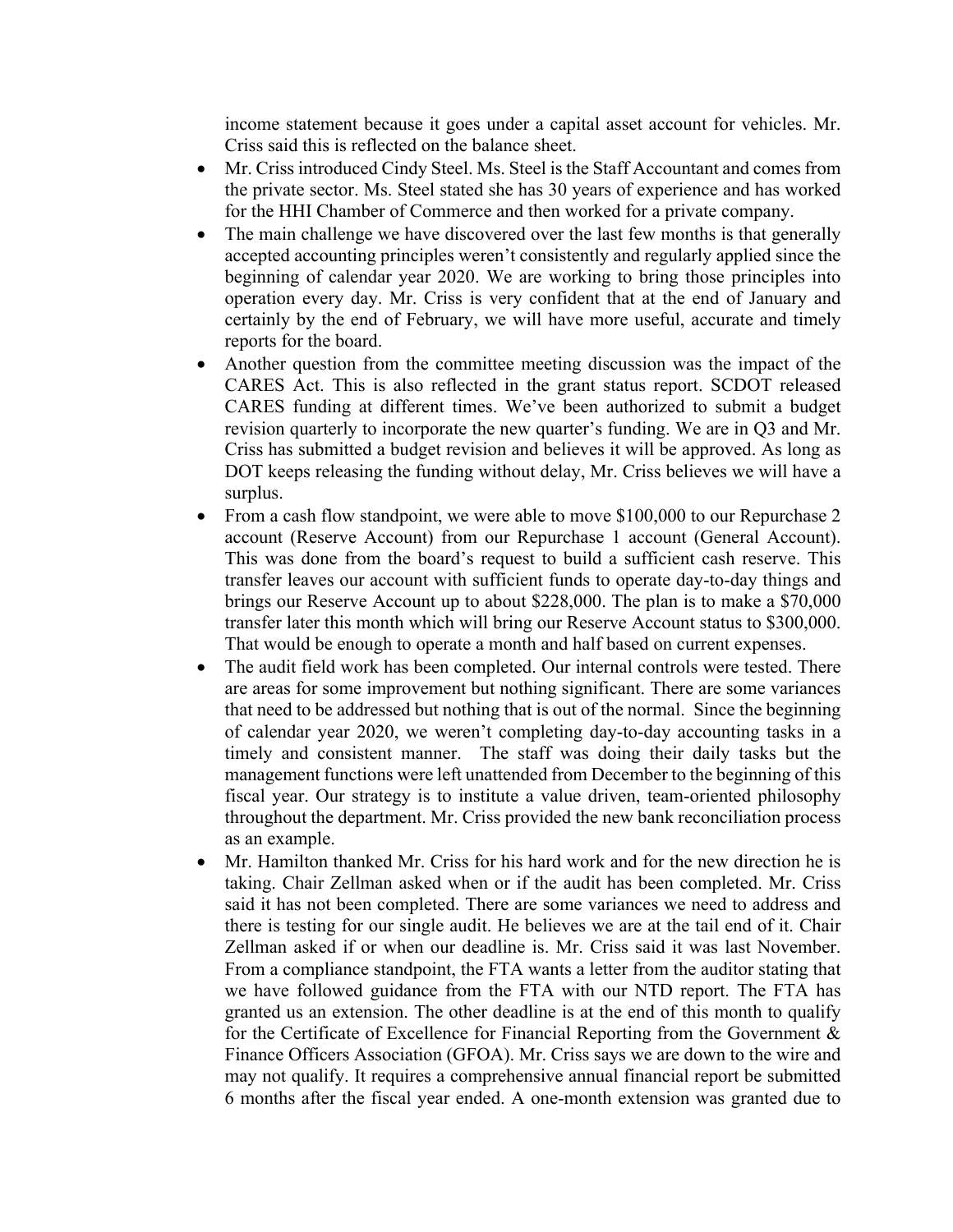COVID. The next compliance deadline is for SCDOT desk review in April. Chair Zellman asked if Mr. Criss planned on doing a financial procedures manual. Mr. Criss stated that we do have one and additional policies and procedures. A major initiative for this calendar year is to revisit our procedures.

- 3. Chairperson's Report
	- Chair Zellman thanked Ms. Childs for taking charge of the meeting today. Chair Zellman is out of town.
- 4. Committee Reports

# **Finance Committee**:

Mr. Hamilton thanked Ms. Childs and Mr. Criss. They are trying their best to give Mr. Criss room and opportunity to comfortably progress with the audit and other accounting issues. It is going well. It is comforting and Mr. Hamilton feels it is moving in the right direction. In terms of the committee's findings, we are getting a great level of detail.

# **Operations Committee:**

Mr. Bickley stated they reviewed the operational reports for the last four months. Mr. Bickley said it was good to see that we were engaged with our local governments. Accidents and damages were discussed and it seems to Mr. Bickley that driver training and retraining are being emphasized. We are in compliance with our drug and alcohol testing.

## **Maintenance Committee**:

Mr. Russell said he was happy to see PMs at 100%. Mr. Stanley's attention to detail in his daily tasks is phenomenal. There are three new coaches. The bus wash is still improving.

# **Old Business**

1. Audit Information

Mr. Criss stated we are wrapping up a few variances. He anticipates the auditor's opinion in the next few weeks.

2. Phone System RFP

Ms. Franzoni stated that we received four bids, Verizon, Segra, Mitel, and A3 Communications. Our Intent to Award is going to A3. They offered a system we could purchase with a robust call center software. Carolina IT was a part of the reviews. We feel very comfortable moving to this platform and it will save operating money. The bid will be awarded on February 2. Chair Zellman asked how long it would take to install. Ms. Franzoni stated it may take about a month.

3. Bluffton Service

Ms. Franzoni stated the original service involved partnering with Montage Palmetto Bluff to bring workers back and forth to Montage. Ms. Franzoni thinks they do not want to sponsor a route as they are not sponsoring any Visa workers. She has redone the routes to include two routes. The town of Bluffton is asking what contribution is needed for the budget. Bluffton asked for the number by early March. Service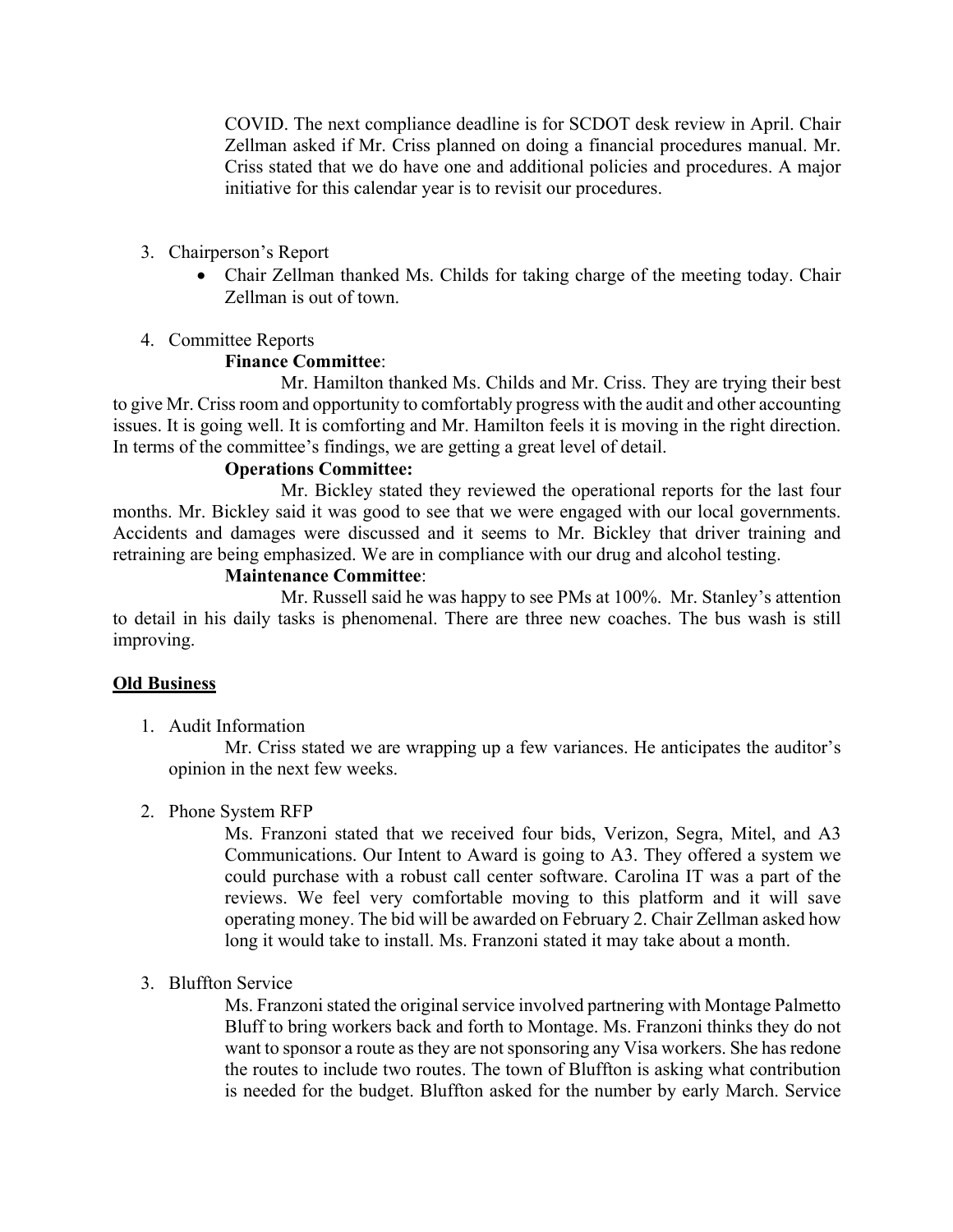would start July 1. The trolleys are starting April 1. Chair Zellman asked if the change in administration at the town would affect anything. Ms. Franzoni said there was positive feedback from their finance director. There would still need to be meetings with their planning department and right now they have an interim town manager. Ms. Childs asked who the interim town manager is. Ms. Franzoni stated that Scott Marshall is now the interim. Ms. Childs asked if the trolleys were only on Hilton Head. Ms. Franzoni stated yes.

4. LATS Update

Ms. Rossi stated that they are still in the process of their long-range transportation plan update. Consultant negotiations were finished about a week ago. Ms. Rossi is waiting for SCDOT for the notice to proceed. The LATS agenda on February 5 will be having the transit safety targets for approval.

## **New Business**

1. VW Settlement Round 2

Ms. Franzoni received a notice that Round 2 was open. Most of the money in round one went to replace school buses and to build propane fueling stations. Round 2 will include \$24 million. Ms. Franzoni will be reapplying and the deadline is February 26, 2021. Ms. Franzoni is also hopeful there is money left within the CARES Act at SCDOT that could also be used to help replace additional MCI coaches. Chair Zellman asked if there needs to be a letter of support from a congressperson or senator. Ms. Franzoni said it certainly couldn't hurt. It may help to have the attention. Chair Zellman will contact Tom Davis' office. Mr. Bickley said it sounds like there will be infrastructure money coming from Washington at some point in the near future. Some may come through FTA and some may come through the states.

## **Announcements**

Chair Zellman said that the board retreat was helpful. She appreciated Curtis' reviewing our bylaws. Ms. Franzoni will reach out to him for his comments. Chair Zellman would like to do a follow-up session in about 6 months.

Ms. Rossi asked when the next meeting was. Ms. Franzoni said it was the fourth Wednesday of the odd months. Chair Zellman said March 24, 2021.

#### **Next Steps**

- 1. Bus wash status.
- 2. Audit status.
- 3. Ms. Franzoni will give information to Chair Zellman for a letter of endorsement from senators/congresspersons.
- 4. Infrastructure money possibilities.
- 5. Useful financial reporting for the next meeting.
- 6. Mr. Criss will meet with the finance committee.

## **Adjournment**